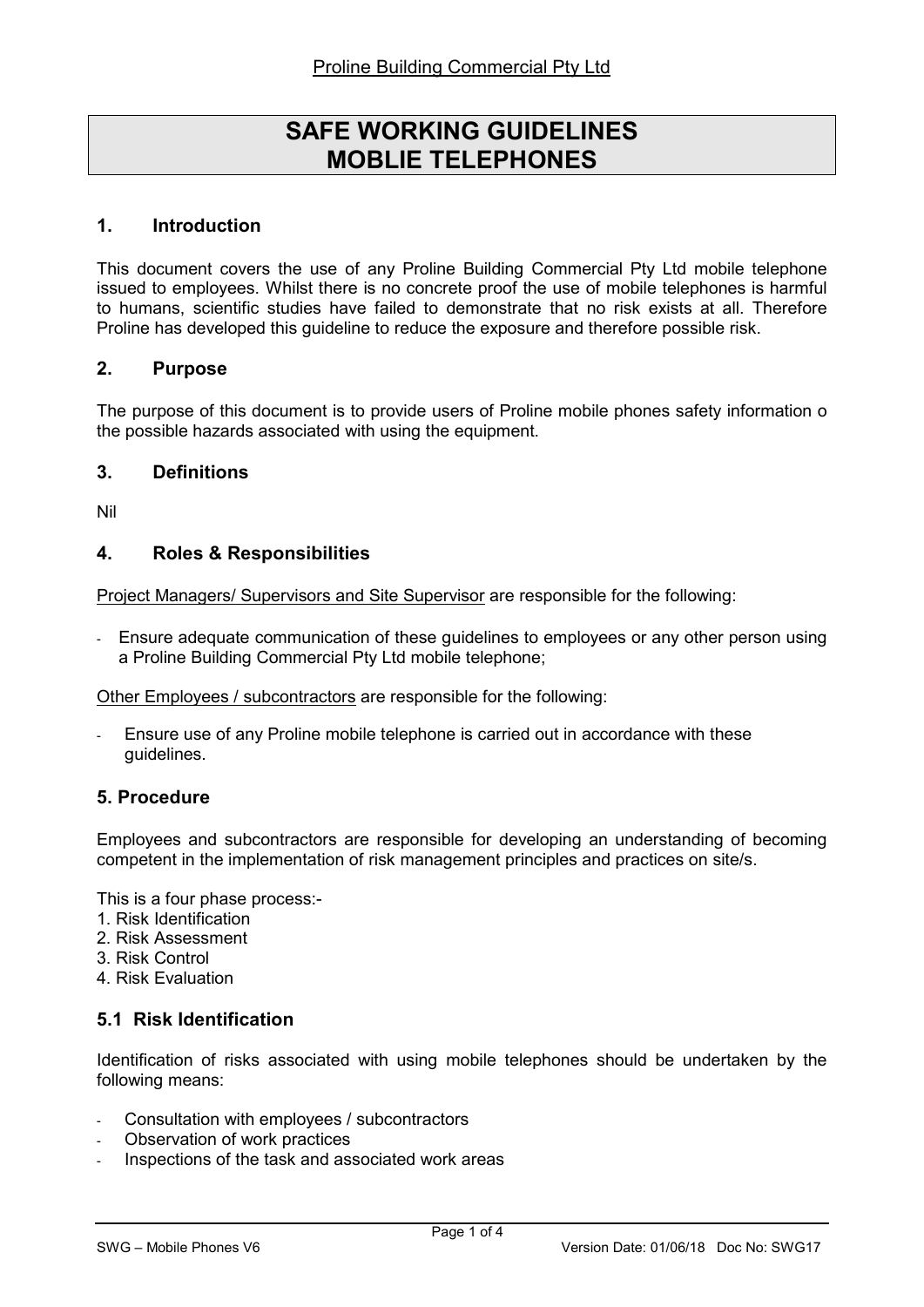Examine workplace injury records to assess what injuries have occurred to what tasks being carried out.

Consideration should also be given to the work area

The identification of particular hazards might include items such as:-

- Accidents when using a mobile telephone;
- Potential accidents when using a mobile telephone.

## 4.2 Risk Assessment

Identified hazards should then be prioritized according to the severity of injury, frequency of task and probability whilst performing the task. When assessing the risk, consideration will be given to:

- The likelihood of the incident occurring and;
- The consequence relating to that type of incident.

## 5.3 Risk Control

It is the responsibility of all employees and subcontractors involved in the use of mobile telephones to ensure that control measures that are put in place by Proline are adhered too. Risk Control is the means for minimizing or eliminates the identified risk and is carried out using the following heiarchary of control:

- Eliminate the risk by ceasing the hazardous component or activity
- Substitute a less harmful alternative hazard substance or process
- Isolate the hazard at source using engineering means
- Introduce administrative controls to minimize exposure
- Use of Personal Protective Equipment



## 5.4 Risk Evaluation

It is important to evaluate the effectiveness of the control measures implemented, to ensure that they are effective and that they do not lead into the introduction of additional hazards within the work environment. An evaluation of control measures must be carried out by the Site Supervisor during the tasks Safe Work Method Statement Reviews.

## 6. Purchase of Mobile Telephones

Any mobile telephone purchased by Proline Building Commercial Pty Ltd, will comply with the Australian Communication Authority standards which limit the amount of power one telephone can emit. Ear pieces will be purchases with each telephone to assist with exposure minimization.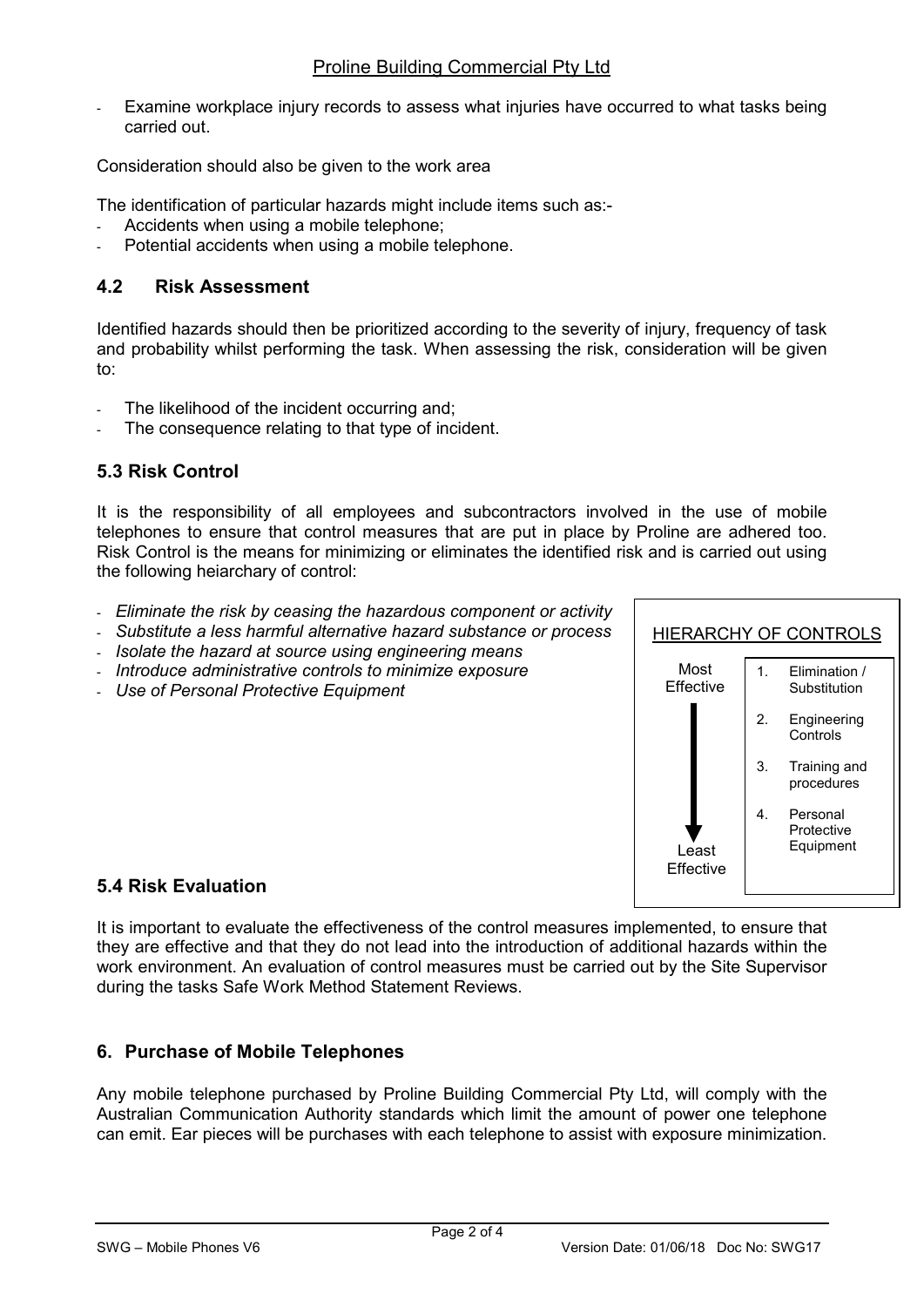# 7. Ways to Reduce Exposure of Radio Waves

Exposure to radio waves from mobile telephones can be reduced by using the following methods:

- Use landline telephones where practicable, especially for long calls;
- Make fewer mobile telephone calls;
- Spend minimal time on mobile telephone calls:
- Retrieve voicemail messages on landline phones;
- Use 'hands free' mobile telephone kits
- Use 'hands free car kits' where possible:
- Text message where possible.

## 8. Mobile Telephone use whilst driving

It is against the law to use a hand held mobile telephone whilst driving a vehicle this includes when the vehicle is stopped and not parked ie waiting for traffic lights. The penalty is a significant fine and three demerit points. The term use of a mobile telephone includes, talking, sending or receiving text messages / emails, playing games and taking photo's

If you must talk on a hands-free telephone while driving:

- Make sure it is a hands-free phone that is set up and working before you start driving.
- Keep the conversation short. Don't engage in complex or emotional conversations.
- Tell the person on the other end that you are driving and may have to end the call.
- Never text message (SMS) while driving.
- End the call if it is distracting you from driving.

Any person issued with a Proline mobile telephone and being a driver of any vehicle is required to adhere to these requirements.

Remember, if you don't have proper control of your vehicle because you are talking on a hands-free mobile phone you are guilty of an offence.